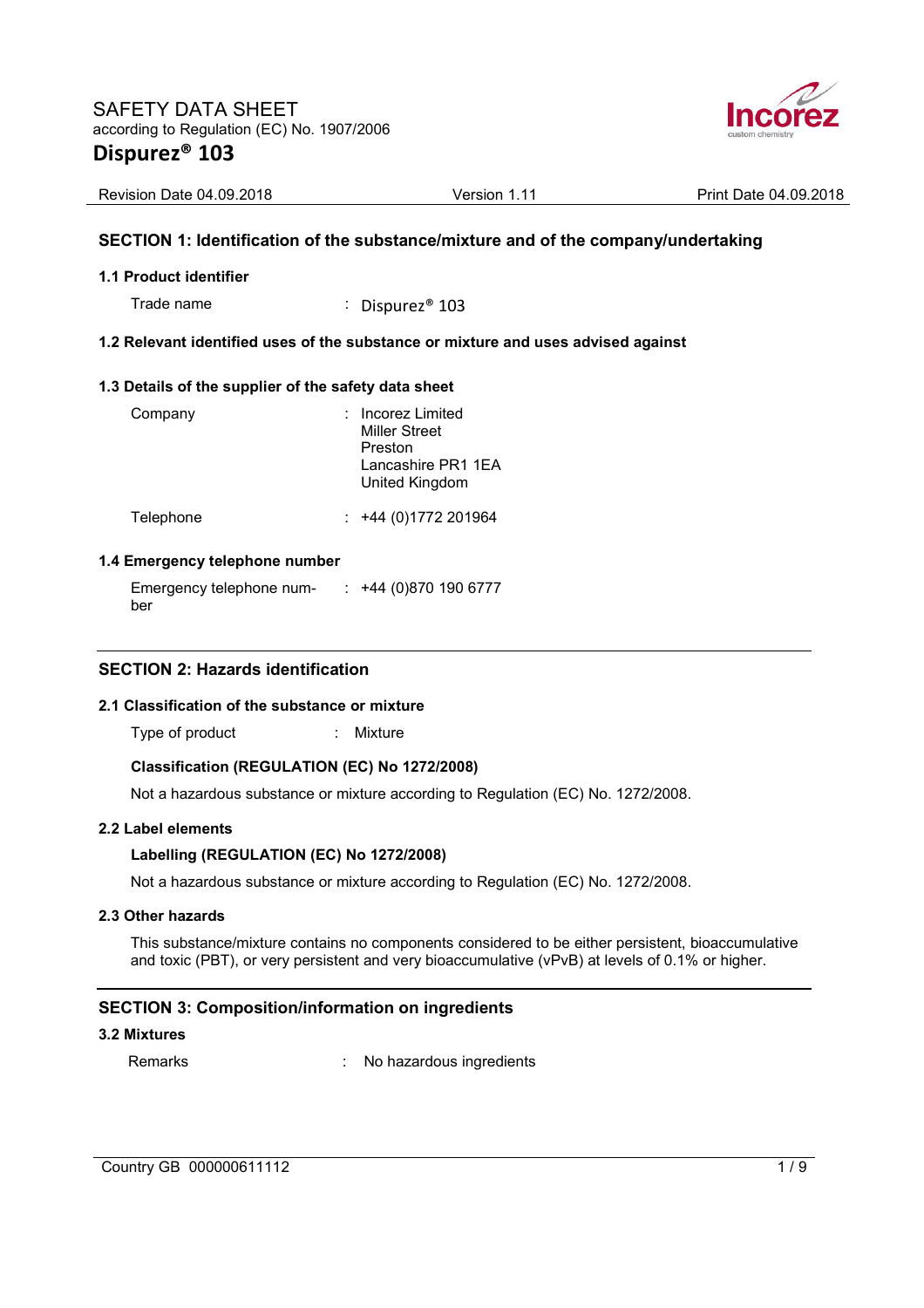

Revision Date 04.09.2018 **Version 1.11** Print Date 04.09.2018

### **SECTION 4: First aid measures**

#### **4.1 Description of first aid measures**

|                                                                 | General advice          |  | : No hazards which require special first aid measures.                                                                                                                            |
|-----------------------------------------------------------------|-------------------------|--|-----------------------------------------------------------------------------------------------------------------------------------------------------------------------------------|
|                                                                 | If inhaled              |  | : Move to fresh air.                                                                                                                                                              |
|                                                                 | In case of skin contact |  | : Take off contaminated clothing and shoes immediately.<br>Wash off with soap and plenty of water.                                                                                |
|                                                                 | In case of eye contact  |  | : Remove contact lenses.<br>Keep eye wide open while rinsing.                                                                                                                     |
|                                                                 | If swallowed            |  | : Do not induce vomiting without medical advice.<br>Rinse mouth with water.<br>Do not give milk or alcoholic beverages.<br>Never give anything by mouth to an unconscious person. |
| 4.2 Most important symptoms and effects, both acute and delayed |                         |  |                                                                                                                                                                                   |
|                                                                 | Symptoms                |  | : See Section 11 for more detailed information on health effects<br>and symptoms.                                                                                                 |
|                                                                 | <b>Risks</b>            |  | : No known significant effects or hazards.                                                                                                                                        |

**4.3 Indication of any immediate medical attention and special treatment needed** 

| Treatment | Treat symptomatically. |
|-----------|------------------------|
|           |                        |

# **SECTION 5: Firefighting measures**

# **5.1 Extinguishing media**  Suitable extinguishing media : In case of fire, use water/water spray/water jet/carbon dioxide/sand/foam/alcohol resistant foam/chemical powder for extinction. **5.2 Special hazards arising from the substance or mixture**  Hazardous combustion prod-: No hazardous combustion products are known ucts **5.3 Advice for firefighters**  Special protective equipment : In the event of fire, wear self-contained breathing apparatus. for firefighters Further information : Standard procedure for chemical fires.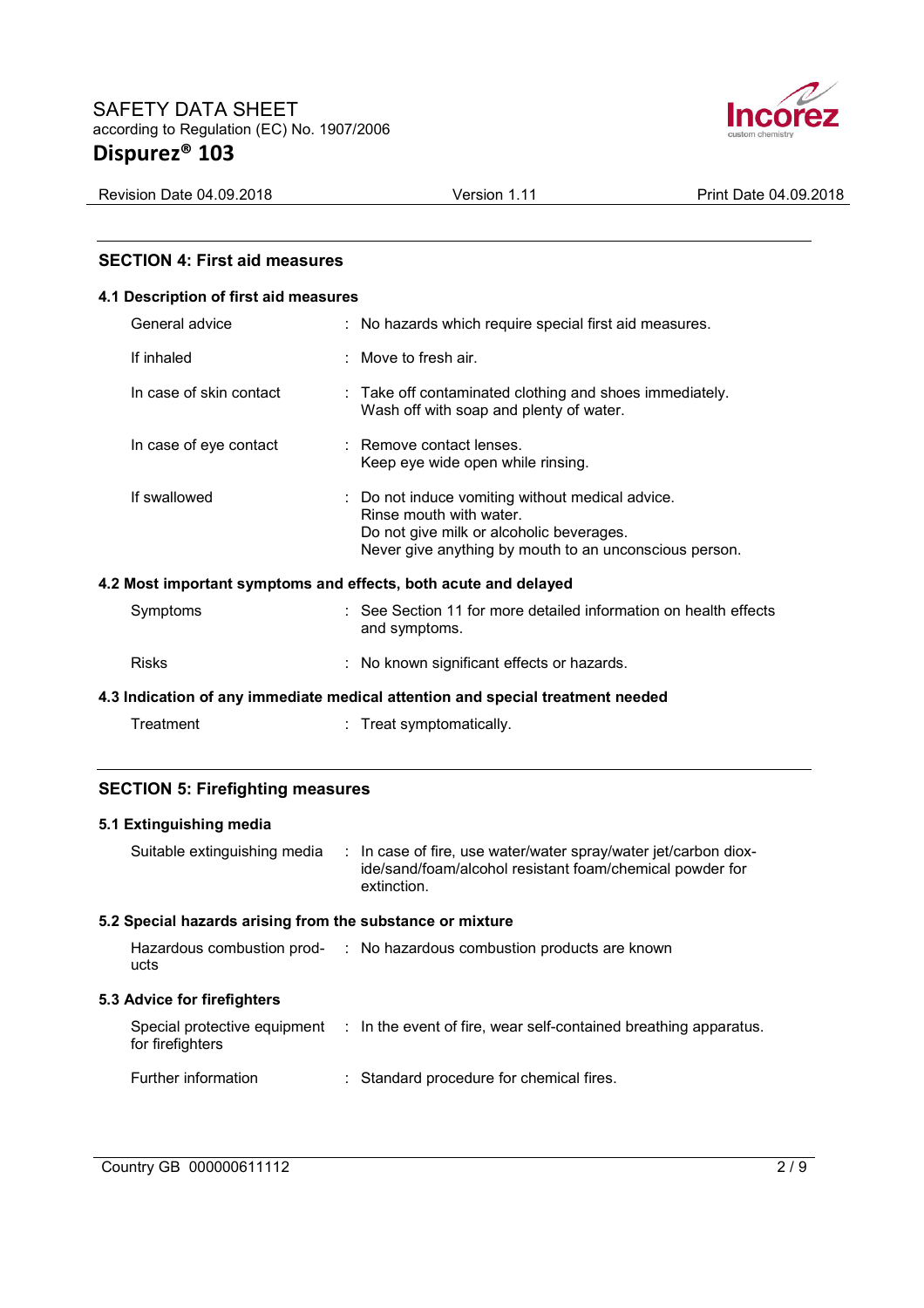

| <b>Revision Date 04.09.2018</b>                                  | Version 1.11                                                                                                                                       | Print Date 04.09.2018 |
|------------------------------------------------------------------|----------------------------------------------------------------------------------------------------------------------------------------------------|-----------------------|
|                                                                  |                                                                                                                                                    |                       |
| <b>SECTION 6: Accidental release measures</b>                    |                                                                                                                                                    |                       |
|                                                                  | 6.1 Personal precautions, protective equipment and emergency procedures                                                                            |                       |
| Personal precautions                                             | : For personal protection see section 8.                                                                                                           |                       |
| <b>6.2 Environmental precautions</b>                             |                                                                                                                                                    |                       |
| Environmental precautions                                        | : No special environmental precautions required.                                                                                                   |                       |
| 6.3 Methods and materials for containment and cleaning up        |                                                                                                                                                    |                       |
| Methods for cleaning up                                          | : Wipe up with absorbent material (e.g. cloth, fleece).<br>Keep in suitable, closed containers for disposal.                                       |                       |
| 6.4 Reference to other sections                                  |                                                                                                                                                    |                       |
| For personal protection see section 8.                           |                                                                                                                                                    |                       |
| <b>SECTION 7: Handling and storage</b>                           |                                                                                                                                                    |                       |
| 7.1 Precautions for safe handling                                |                                                                                                                                                    |                       |
| Advice on safe handling                                          | For personal protection see section 8. No special handling<br>advice required. Follow standard hygiene measures when<br>handling chemical products |                       |
| Advice on protection against<br>fire and explosion               | Normal measures for preventive fire protection.<br>÷                                                                                               |                       |
| Hygiene measures                                                 | : When using do not eat or drink. When using do not smoke.                                                                                         |                       |
| 7.2 Conditions for safe storage, including any incompatibilities |                                                                                                                                                    |                       |
|                                                                  |                                                                                                                                                    |                       |

| Requirements for storage<br>areas and containers | : Keep container tightly closed in a dry and well-ventilated<br>place. Store in accordance with local regulations. |
|--------------------------------------------------|--------------------------------------------------------------------------------------------------------------------|
| Advice on common storage                         | : No special restrictions on storage with other products.                                                          |
| Other data                                       | : No decomposition if stored and applied as directed.                                                              |
| 7.3 Specific end use(s)                          |                                                                                                                    |
| Specific use(s)                                  | : Consult most current local Product Data Sheet prior to any<br>use.                                               |

# **SECTION 8: Exposure controls/personal protection**

# **8.1 Control parameters**

Country GB 000000611112 3/9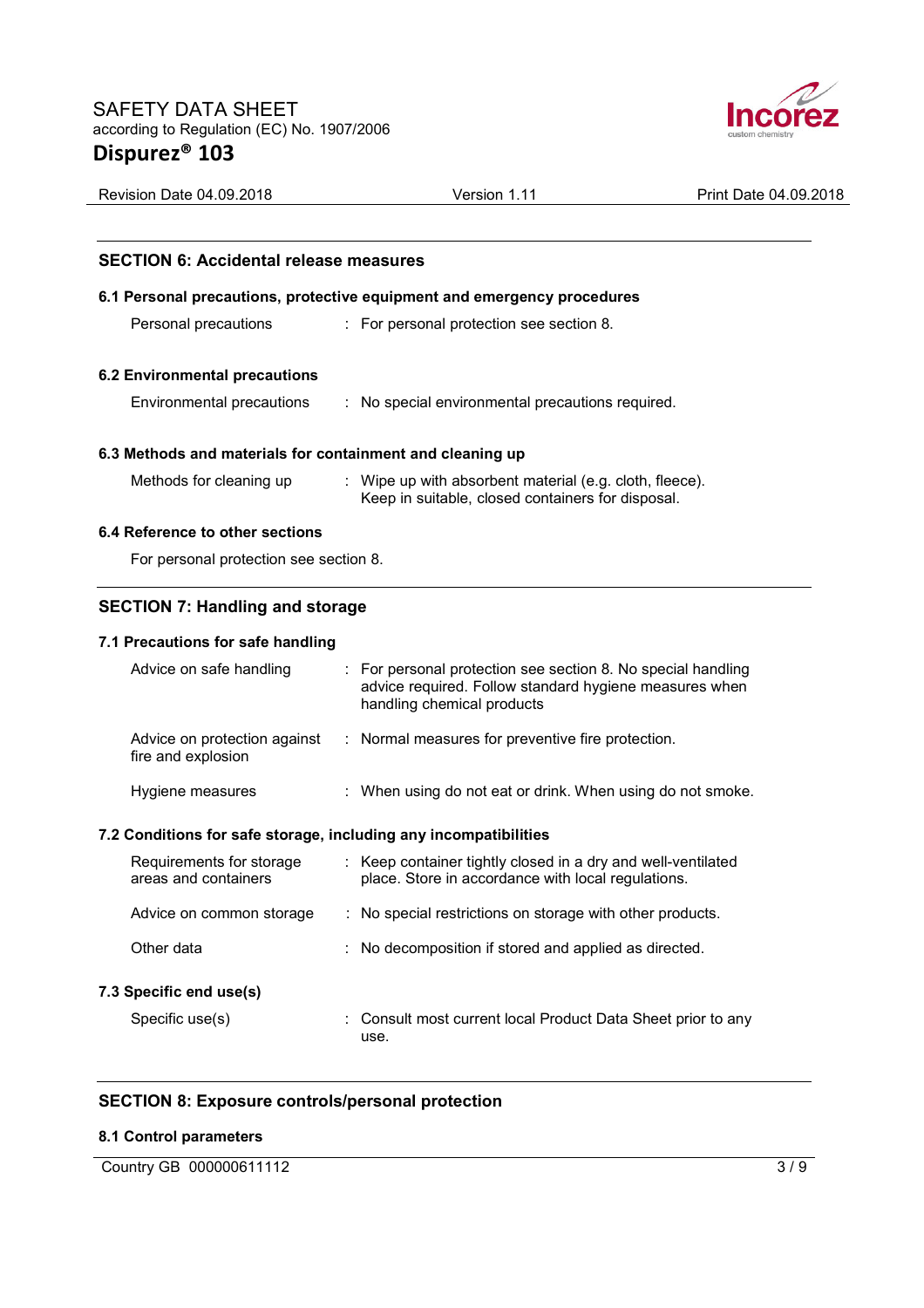

| <b>Revision Date 04.09.2018</b> | Version 1.11 | Print Date 04.09.2018 |
|---------------------------------|--------------|-----------------------|

Contains no substances with occupational exposure limit values.

### **8.2 Exposure controls**

| Personal protective equipment          |                                                                                                                                                                                                                     |  |  |
|----------------------------------------|---------------------------------------------------------------------------------------------------------------------------------------------------------------------------------------------------------------------|--|--|
| Eye protection                         | : Safety glasses                                                                                                                                                                                                    |  |  |
| Hand protection                        | : Chemical-resistant, impervious gloves complying with an ap-<br>proved standard must be worn at all times when handling<br>chemical products. Reference number EN 374. Follow manu-<br>facturer specifications.    |  |  |
|                                        | Butyl rubber/nitrile rubber gloves (0,4 mm),<br>Recommended: Butyl rubber/nitrile rubber gloves.                                                                                                                    |  |  |
| Skin and body protection               | : Protective clothing (e.g. Safety shoes acc. to EN ISO 20345,<br>long-sleeved working clothing, long trousers). Rubber aprons<br>and protective boots are additionaly recommended for mixing<br>and stirring work. |  |  |
| Respiratory protection                 | : No special measures required.                                                                                                                                                                                     |  |  |
| <b>Environmental exposure controls</b> |                                                                                                                                                                                                                     |  |  |
| General advice                         | : No special environmental precautions required.                                                                                                                                                                    |  |  |

# **SECTION 9: Physical and chemical properties**

# **9.1 Information on basic physical and chemical properties**

| Appearance                                        |    | liquid              |
|---------------------------------------------------|----|---------------------|
| Colour                                            |    | white               |
| Odour                                             |    | amine-like          |
| Odour Threshold                                   |    | No data available   |
| Flash point                                       | t. | Not applicable      |
| Autoignition temperature                          |    | No data available   |
| Decomposition temperature                         |    | : No data available |
| Lower explosion limit (Vol-%) : No data available |    |                     |
|                                                   |    |                     |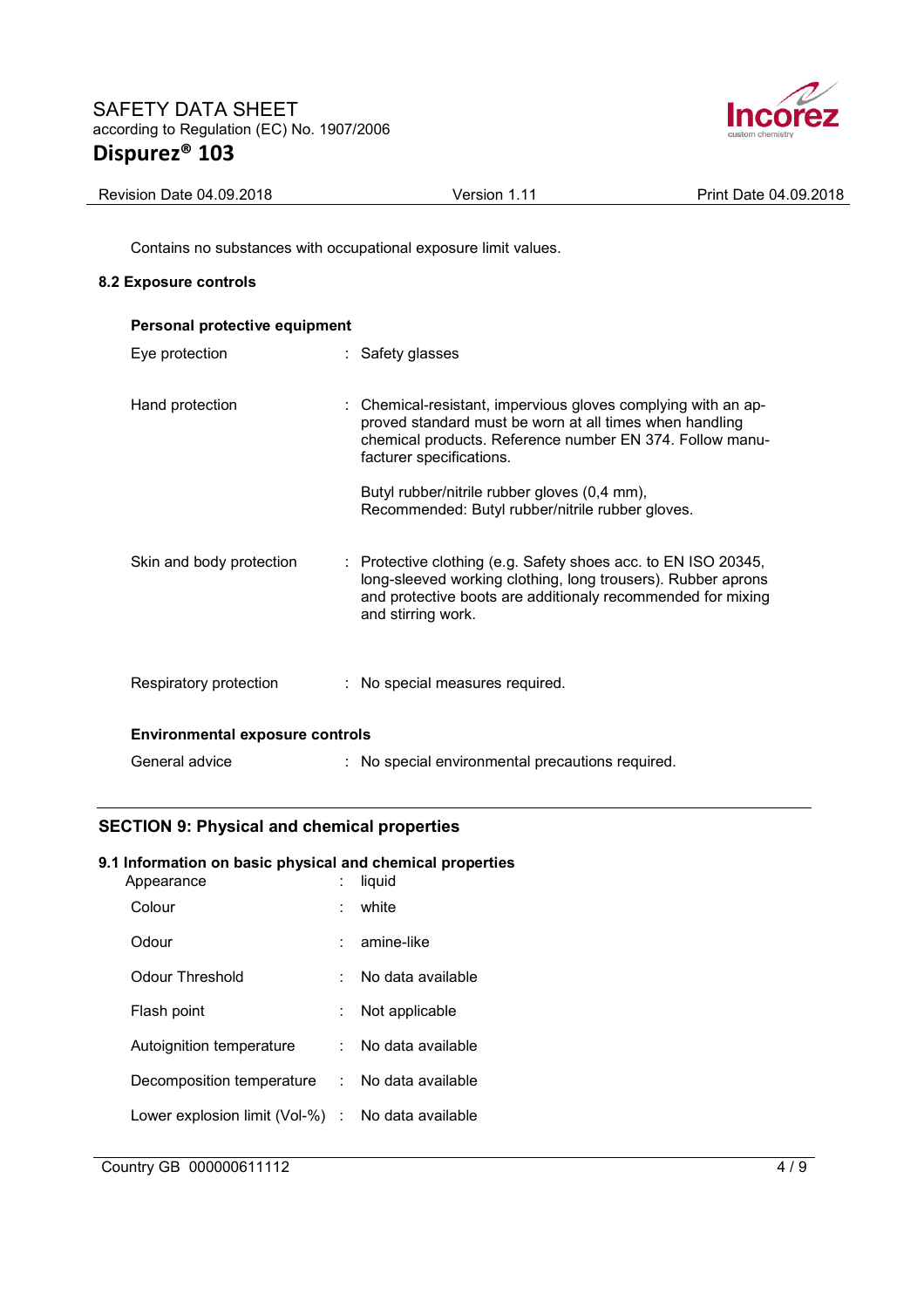

| Revision Date 04.09.2018                      | Version 1.11                      | Print Date 04.09.2018 |
|-----------------------------------------------|-----------------------------------|-----------------------|
| Upper explosion limit (Vol-%) :               | No data available                 |                       |
| Flammability<br>÷                             | No data available                 |                       |
| <b>Explosive properties</b>                   | No data available                 |                       |
| Oxidizing properties                          | No data available                 |                       |
| pH                                            | $7,5 - 9,0$                       |                       |
| Melting point/range / Freez-<br>÷             | No data available                 |                       |
| ing point<br>Boiling point/boiling range<br>÷ | No data available                 |                       |
| Vapour pressure                               | 23 hPa                            |                       |
| Density                                       | 1,040 g/cm3<br>at 20 $^{\circ}$ C |                       |
| Water solubility                              | soluble                           |                       |
| Partition coefficient: n-<br>octanol/water    | No data available                 |                       |
| Viscosity, dynamic                            | No data available                 |                       |
| Viscosity, kinematic<br>÷                     | $> 7$ mm $2/s$<br>at 40 °C        |                       |
| Relative vapour density<br>÷                  | No data available                 |                       |
| Evaporation rate<br>÷                         | No data available                 |                       |
|                                               |                                   |                       |

# **9.2 Other information**

No data available

# **SECTION 10: Stability and reactivity**

# **10.1 Reactivity**

No dangerous reaction known under conditions of normal use.

### **10.2 Chemical stability**

The product is chemically stable.

# **10.3 Possibility of hazardous reactions**

| Hazardous reactions      | : No hazards to be specially mentioned. |
|--------------------------|-----------------------------------------|
| 10.4 Conditions to avoid |                                         |
| Conditions to avoid      | $\therefore$ No data available          |

# **10.5 Incompatible materials**

Country GB 000000611112 5/9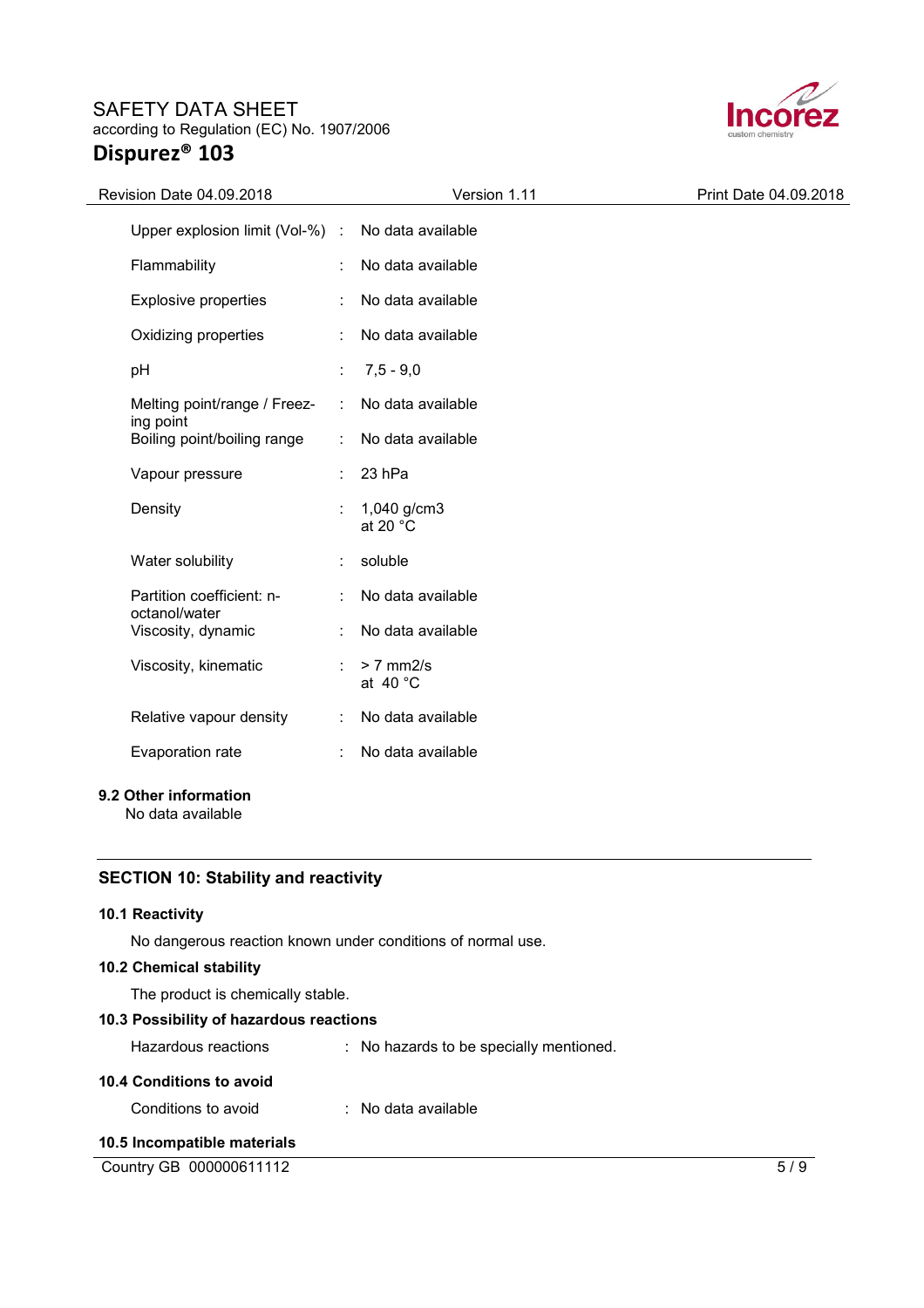

Revision Date 04.09.2018 **Version 1.11** Print Date 04.09.2018

Materials to avoid : No data available

**10.6 Hazardous decomposition products** 

### **SECTION 11: Toxicological information**

#### **11.1 Information on toxicological effects**

#### **Acute toxicity**

Not classified based on available information.

#### **Skin corrosion/irritation**

Not classified based on available information.

#### **Serious eye damage/eye irritation**

Not classified based on available information.

#### **Respiratory or skin sensitisation**

Skin sensitisation: Not classified based on available information. Respiratory sensitisation: Not classified based on available information.

### **Germ cell mutagenicity**

Not classified based on available information.

#### **Carcinogenicity**

Not classified based on available information.

#### **Reproductive toxicity**

Not classified based on available information.

#### **STOT - single exposure**

Not classified based on available information.

#### **STOT - repeated exposure**

Not classified based on available information.

#### **Aspiration toxicity**

Not classified based on available information.

### **SECTION 12: Ecological information**

#### **12.1 Toxicity**

No data available

#### **12.2 Persistence and degradability**

No data available

#### **12.3 Bioaccumulative potential**

No data available

#### **12.4 Mobility in soil**

No data available

Country GB 000000611112 6/9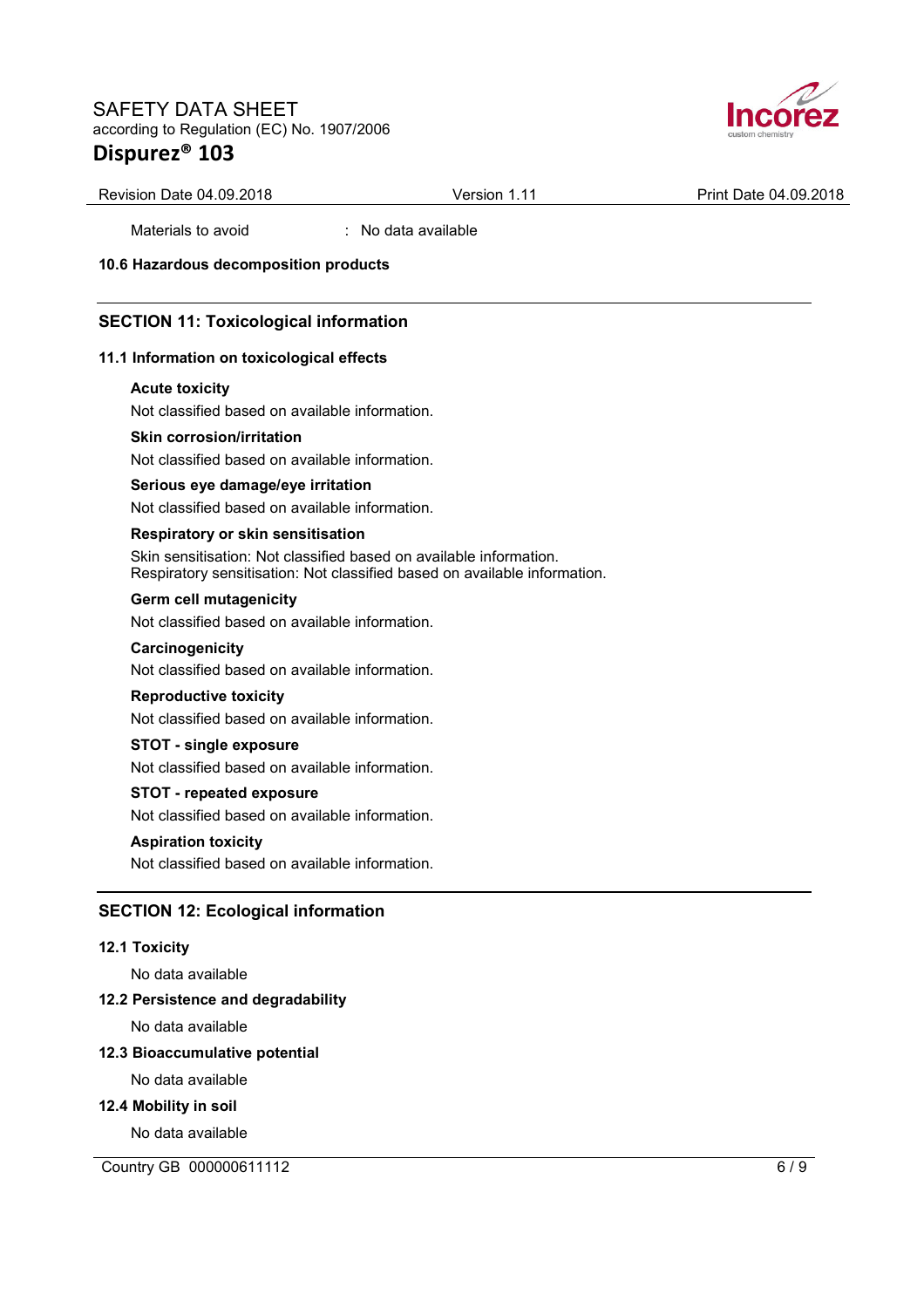

| Revision Date 04.09.2018                | Version 1.11                                                                                                                                                                                                     | Print Date 04.09.2018 |
|-----------------------------------------|------------------------------------------------------------------------------------------------------------------------------------------------------------------------------------------------------------------|-----------------------|
| 12.5 Results of PBT and vPvB assessment |                                                                                                                                                                                                                  |                       |
| <b>Product:</b>                         |                                                                                                                                                                                                                  |                       |
| Assessment                              | : This substance/mixture contains no components considered<br>to be either persistent, bioaccumulative and toxic (PBT), or<br>very persistent and very bioaccumulative (vPvB) at levels of<br>$0.1\%$ or higher. |                       |
| 12.6 Other adverse effects              |                                                                                                                                                                                                                  |                       |
| <b>Product:</b>                         |                                                                                                                                                                                                                  |                       |
| Additional ecological infor-<br>mation  | : There is no data available for this product.                                                                                                                                                                   |                       |

# **SECTION 13: Disposal considerations**

#### **13.1 Waste treatment methods**

| Product | : The generation of waste should be avoided or minimized<br>wherever possible.                                                                                                                                              |
|---------|-----------------------------------------------------------------------------------------------------------------------------------------------------------------------------------------------------------------------------|
|         | Empty containers or liners may retain some product residues.<br>This material and its container must be disposed of in a safe                                                                                               |
|         | way.                                                                                                                                                                                                                        |
|         | Dispose of surplus and non-recyclable products via a licensed<br>waste disposal contractor.                                                                                                                                 |
|         | Disposal of this product, solutions and any by-products should<br>at all times comply with the requirements of environmental<br>protection and waste disposal legislation and any regional<br>local authority requirements. |
|         |                                                                                                                                                                                                                             |
|         | Avoid dispersal of spilled material and runoff and contact with                                                                                                                                                             |
|         | soil, waterways, drains and sewers.                                                                                                                                                                                         |

# **SECTION 14: Transport information**

#### **14.1 UN number**

Not regulated as a dangerous good

### **14.2 UN proper shipping name**

Not regulated as a dangerous good

### **14.3 Transport hazard class(es)**

Not regulated as a dangerous good

# **14.4 Packing group**

**Country GB 000000611112** 7/9 Not regulated as a dangerous good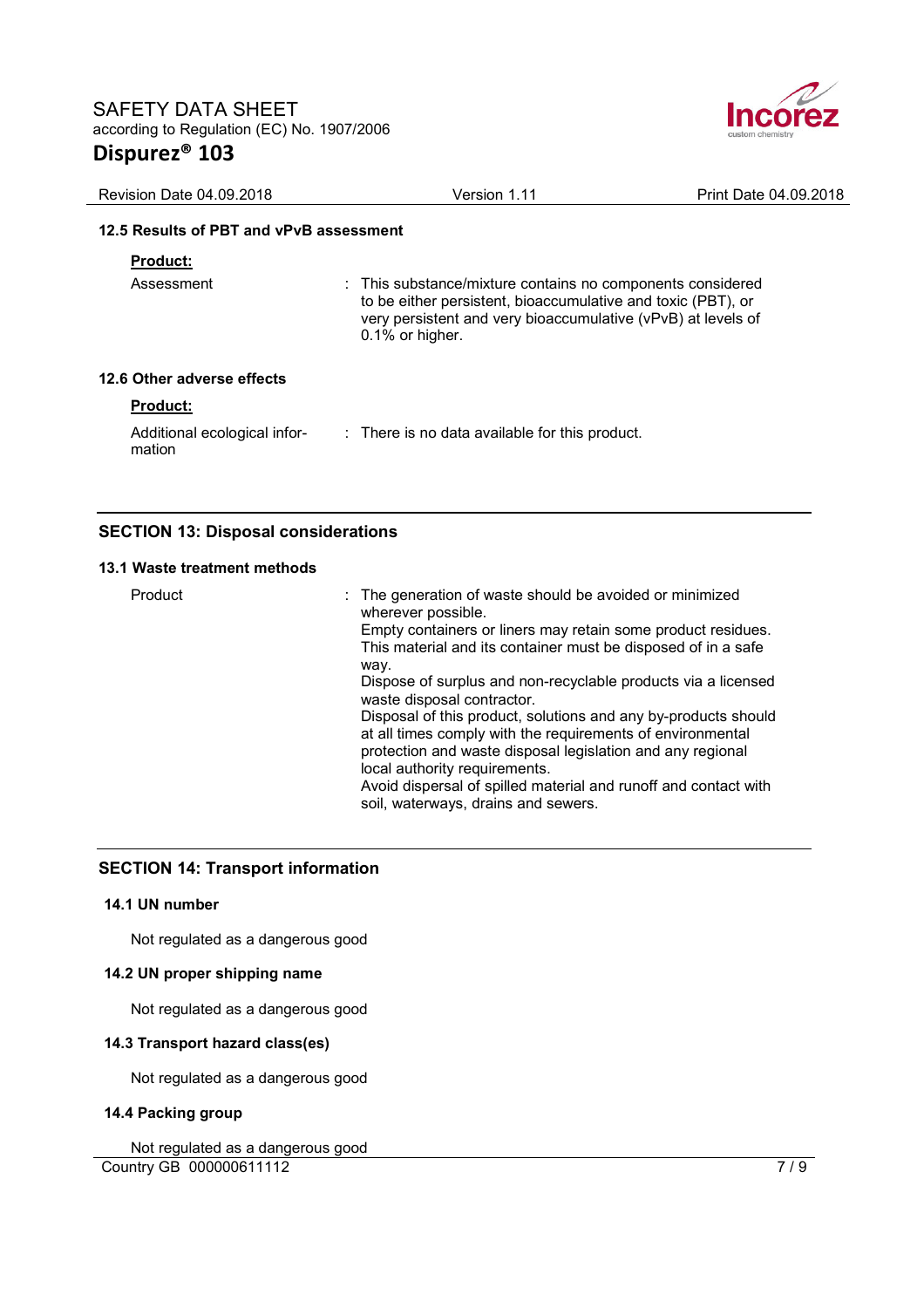

| Revision Date 04.09.2018 | Version 1.11 | Print Date 04.09.2018 |
|--------------------------|--------------|-----------------------|

#### **14.5 Environmental hazards**

Not regulated as a dangerous good

#### **14.6 Special precautions for user**

No data available

#### **14.7 Transport in bulk according to Annex II of Marpol and the IBC Code**

Not applicable

### **SECTION 15: Regulatory information**

### **15.1 Safety, health and environmental regulations/legislation specific for the substance or mixture**

| <b>Prohibition/Restriction</b><br>International Chemical Weapons Convention (CWC)<br>Schedules of Toxic Chemicals and Precursors                     |                                                                                                                                                                                                             |                  | : Not applicable                                                                                     |
|------------------------------------------------------------------------------------------------------------------------------------------------------|-------------------------------------------------------------------------------------------------------------------------------------------------------------------------------------------------------------|------------------|------------------------------------------------------------------------------------------------------|
| REACH - Candidate List of Substances of Very High<br>Concern for Authorisation (Article 59).                                                         |                                                                                                                                                                                                             |                  | : None of the components are listed<br>$(=>0.1\%).$                                                  |
| REACH - List of substances subject to authorisation<br>(Annex XIV)                                                                                   |                                                                                                                                                                                                             |                  | $:$ Not applicable                                                                                   |
| REACH - Restrictions on the manufacture, placing on<br>the market and use of certain dangerous substances,<br>preparations and articles (Annex XVII) |                                                                                                                                                                                                             | $\mathbb{Z}^n$ . | Not applicable                                                                                       |
| <b>REACH Information:</b>                                                                                                                            | All substances contained in our Products are<br>- registered by our upstream suppliers, and/or<br>- registered by us, and/or<br>- excluded from the regulation, and/or<br>- exempted from the registration. |                  |                                                                                                      |
| jor-accident hazards involving dangerous substances.                                                                                                 | Not applicable                                                                                                                                                                                              |                  | Seveso III: Directive 2012/18/EU of the European Parliament and of the Council on the control of ma- |

| VOC-CH (VOCV)    | $\therefore$ 13 % |
|------------------|-------------------|
| VOC-EU (solvent) | $\therefore$ 13 % |

If other regulatory information applies that is not already provided elsewhere in the Safety Data Sheet, then it is described in this subsection.

Health, safety and environ- : Environmental Protection Act 1990 & Subsidiary Regulations

Country GB 000000611112 8/9